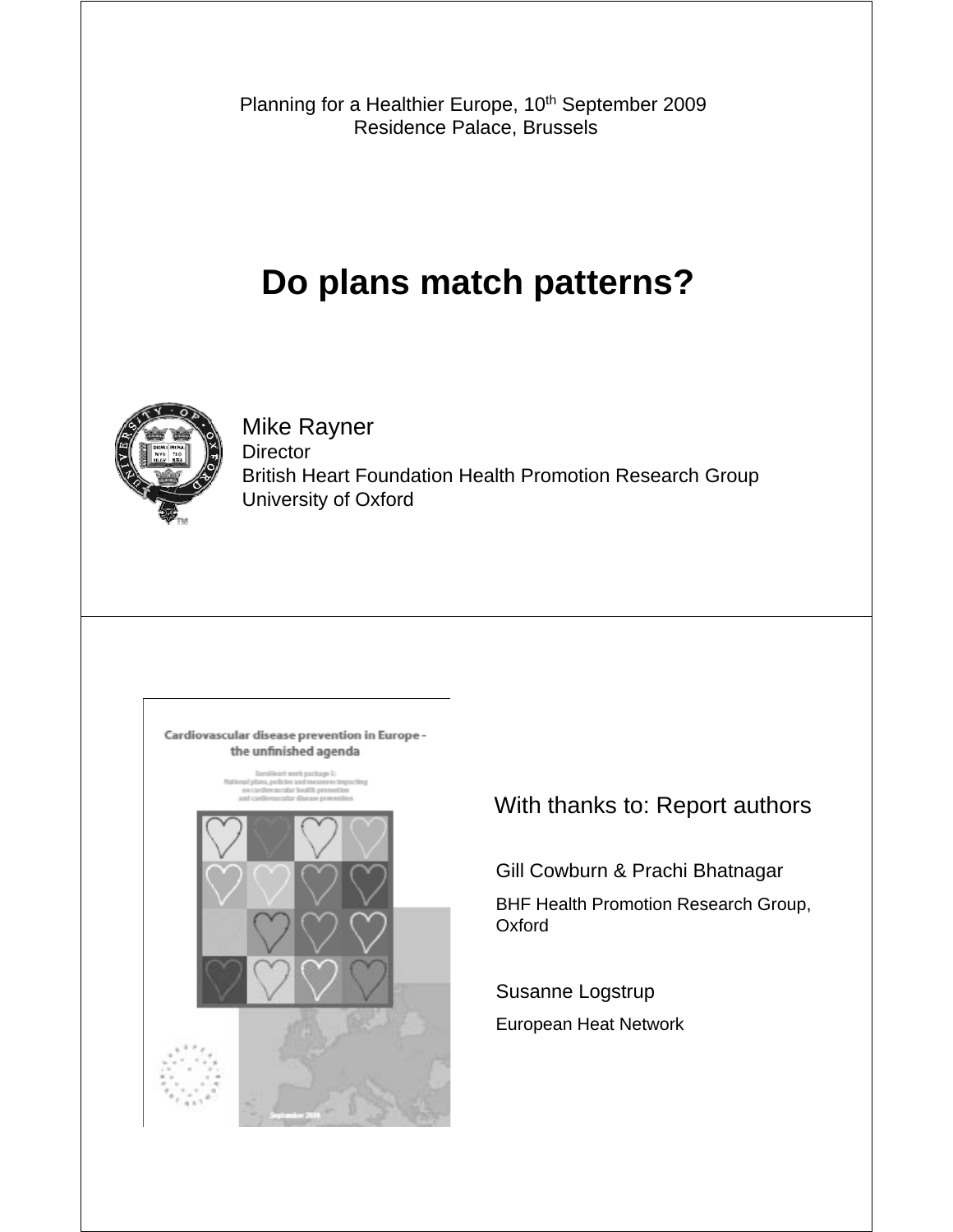#### With thanks to: data collectors

- Freddy van de Casseye/ Kristien Van den Wouwer - Belgian Heart League
- Mads Hyldgard Danish Heart **Foundation**
- Marianne Sirel Estonian Heart Association
- Anna-Liisa Rajala Finnish Heart Association
- Céline dos Santos French Federation of Cardiology
- Christine Dehn/Martine Thelen German Heart Foundation
- George Andrikopoulos Hellenic Heart Foundation
- András Nagy Hungarian Heart Foundation
- Bylgja Valtýsdottír Icelandic Heart Association
- $\bullet$  Maureen Mulvihill Irish Heart **Foundation**
- Maria Luce Ranucci Italian Heart Foundation
- Marina Trovo Italian Foundation for the Fight against Thrombosis (ALT)
- Marijke Luif Netherlands Heart **Foundation**
- Grete Crowo Norwegian Association of Heart and Lung **Patients**
- Jan Slezak Slovak Heart to Heart League
- Monika Kozjek/Beti Bobnar Slovenian Heart Association
- Rebecca Salay UK National Heart Forum
- Marleen Kestens European Heart Network

### Aim

Aim<br>• To provide an overview of existing heart health strategies across 16 countries in Europe

September 2007 - November 2008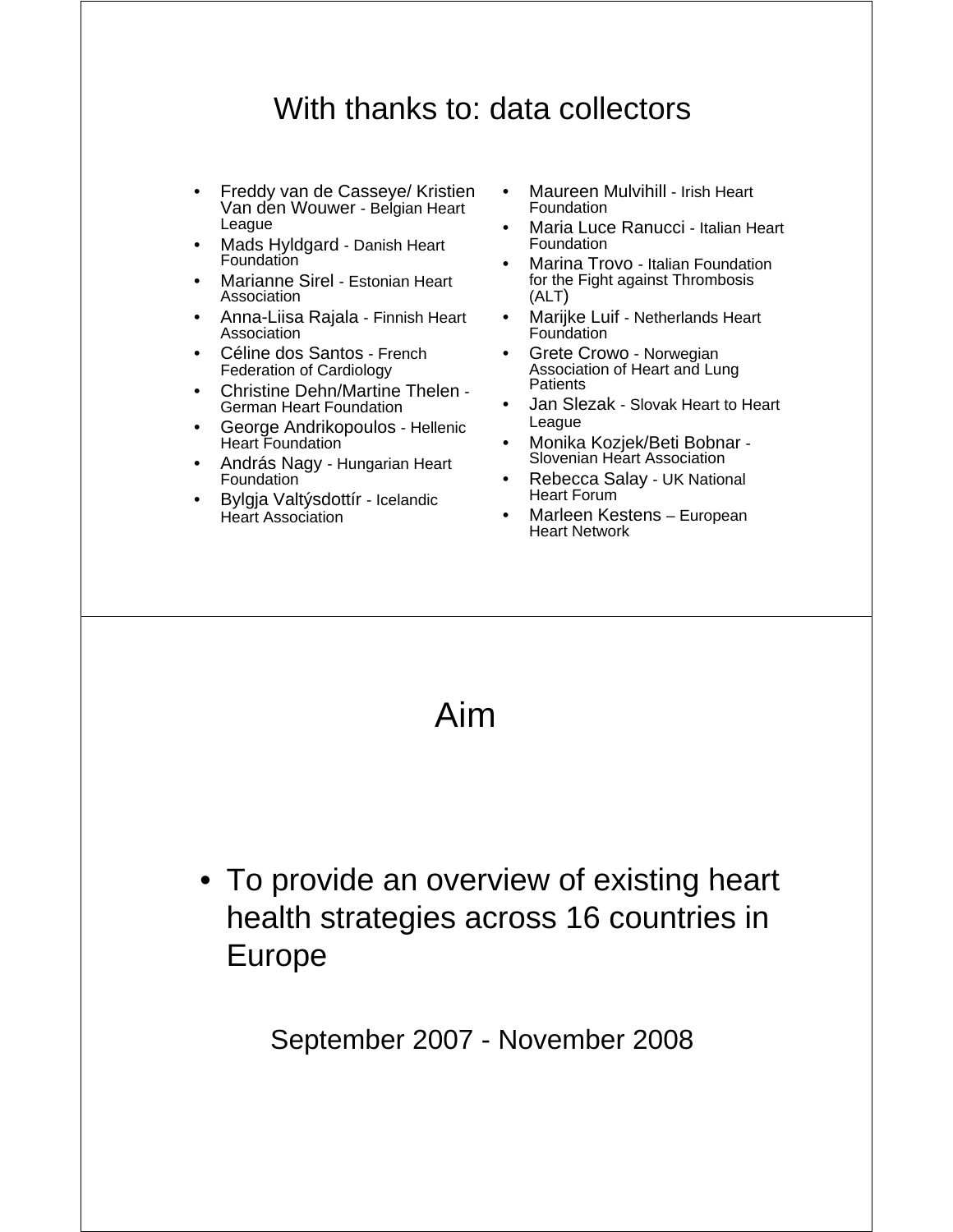## Primary objectives

- To obtain comprehensive comparable information regarding policies, plans an cardiovascular health promo disease prevention nd measures impacting on otion and cardiovascular
- To identify differences and g gaps in policies and actions across Europe
- To determine the essential elements in a comprehensive national strategy on cardiovascular diseases

The EuroHeart project receives funding from the European Union in the framework of the Public Health programme

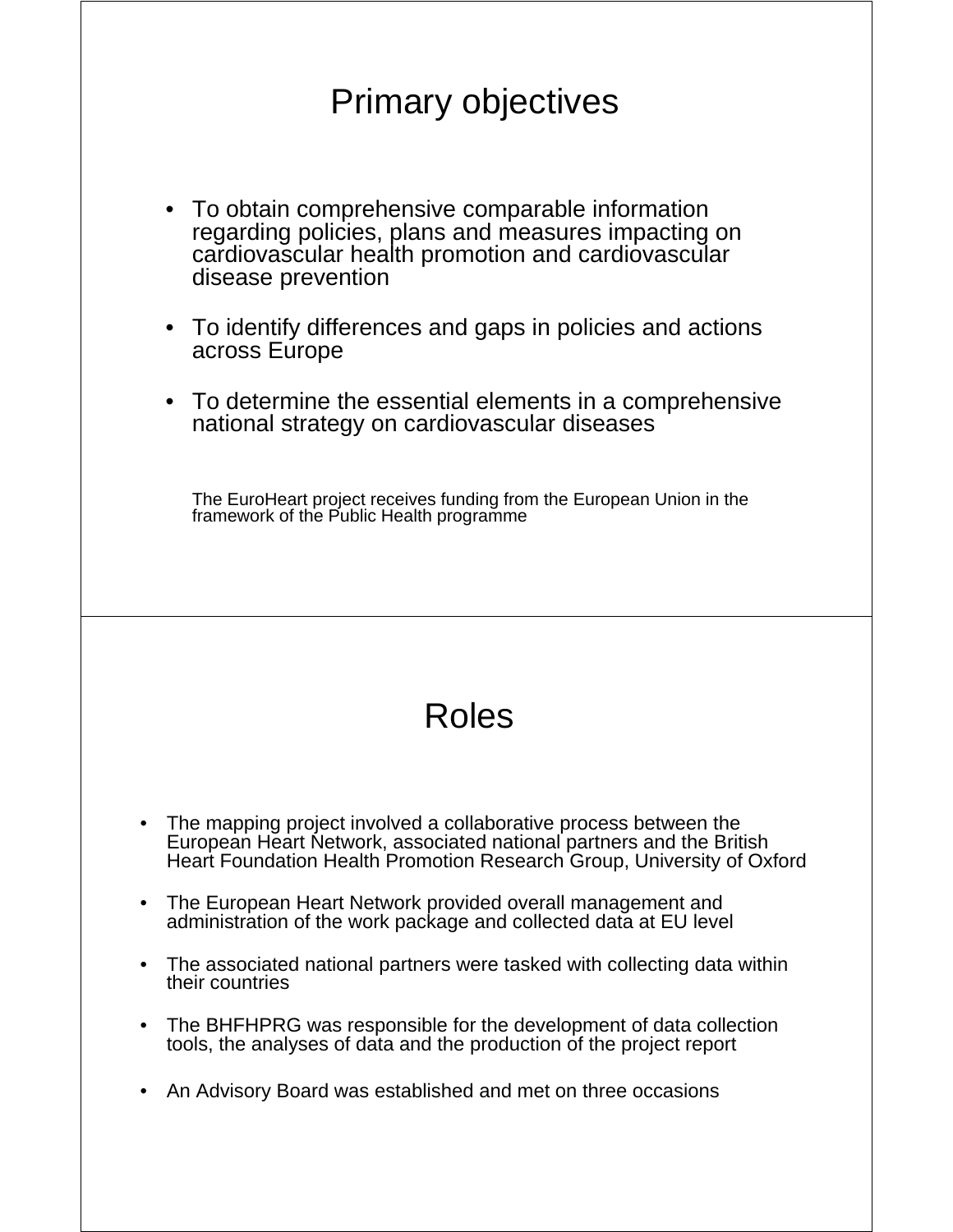## Data collection

- Data collection method: structured questionnaires (with a set of explanatory notes), adm ministered via e-mail
- Data collection at national level by national coordinators, individuals nominated within each participating country to collect data on behalf of the U University of Oxford
- National coordinators briefed about data collection process to establish quality c riteria for retrieval/recording of data and given advice and support via e-mail
- Meetings to discuss initial findings, further data collection needs and final results

### Country summary reports

|                                                           | → http://www.ehnheart.org/content/itemstory.asp?level0=14566level1=20966level2=2176 | $\vee$ 4 $\times$ 4 $\circ$                              | $\rho$ .     |
|-----------------------------------------------------------|-------------------------------------------------------------------------------------|----------------------------------------------------------|--------------|
| Favorites Tools Help<br>View<br>Edit<br>x Google          | → N Search → d) → dje → 図 → サ Check → 画 Translate → 日 AutoFil + △                   | $\mathfrak{A}$ + $\Box$ Sign In +                        |              |
|                                                           |                                                                                     |                                                          |              |
| <b>Favorites</b><br>European Heart Network - EHN Projects |                                                                                     | ☆ · 同 · □ 曲 · Page · Safety · Tools · @ ·                |              |
| Home<br>About<br>Contact<br>Members                       | <b>Expert Groups</b><br><b>MEP Heart Group</b><br>Publications                      | Media<br>CVD Statistics<br>Projects<br>Calendar<br>Links |              |
|                                                           | <b>EHN Projects</b>                                                                 | HeartNet ***<br>Connection                               | Log in here. |
| EuroHeart<br>About<br>Partners                            | · Belgium<br>· summary report<br>· tables                                           |                                                          |              |
| Publications<br>European Heart Health Charter             | · Denmark<br>· summary report<br>- tables                                           |                                                          |              |
| WP 5 Country summary reports                              | · Estonia<br>- summary report<br>- tables                                           |                                                          |              |
| Children & Obesity<br>EHHT                                | · Finland<br>· summary report                                                       |                                                          |              |
| <b>Heart Directory</b>                                    | - tables<br>· France                                                                |                                                          |              |
| Euroaction<br><b>EUROCISS</b>                             | · summary report                                                                    |                                                          |              |
| Women's Health at Heart                                   | - tables<br>· Germany                                                               |                                                          |              |
|                                                           | · summary report<br>· tables                                                        |                                                          |              |
|                                                           | $-$ Greece                                                                          |                                                          |              |

http:/www.ehnheart.org/ content/itemstory.asp?le vel0=1456&level1=2096  $&\text{level2} = 2176$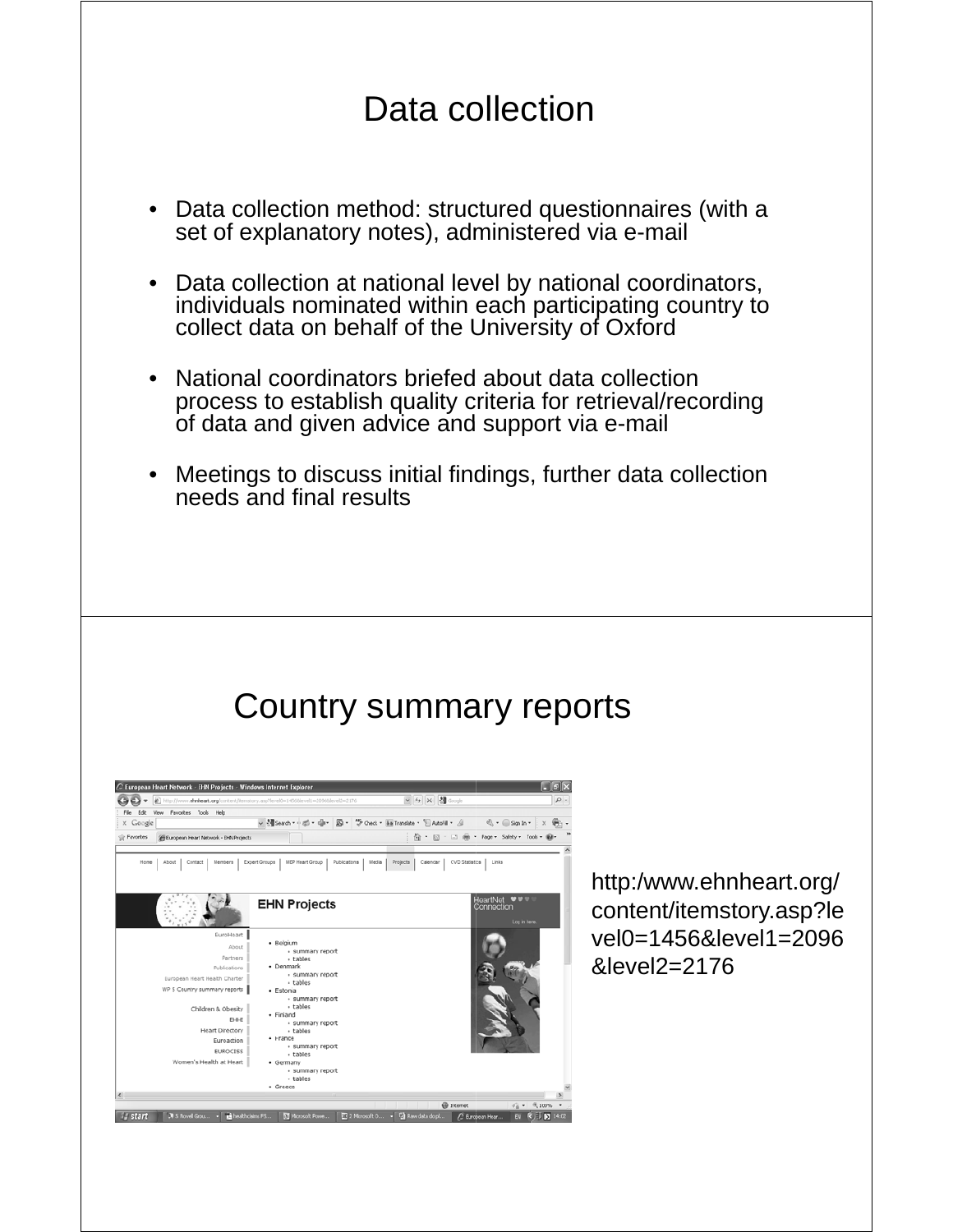## Key find dings 1

#### **National organisations**

- All countries could identify the government department with the main responsibility for cardiovascular health promotion and/or cardiovascular disease prevention
- Fewer countries could identify a specific organisation responsible for coordinating action around cardiovascular health promotion and/or cardiovascular disease prevention

## Key find dings 2

#### **Existing & planned legislatio on**

- Every country reported some type of legislation covering public health, tobacco control and food
- Most countries reported legislation around control of alcohol and the promotion of physical activity
- Legislation for other issues related to diseases and lifestyle risk factors associated with cardiovascular diseases were less common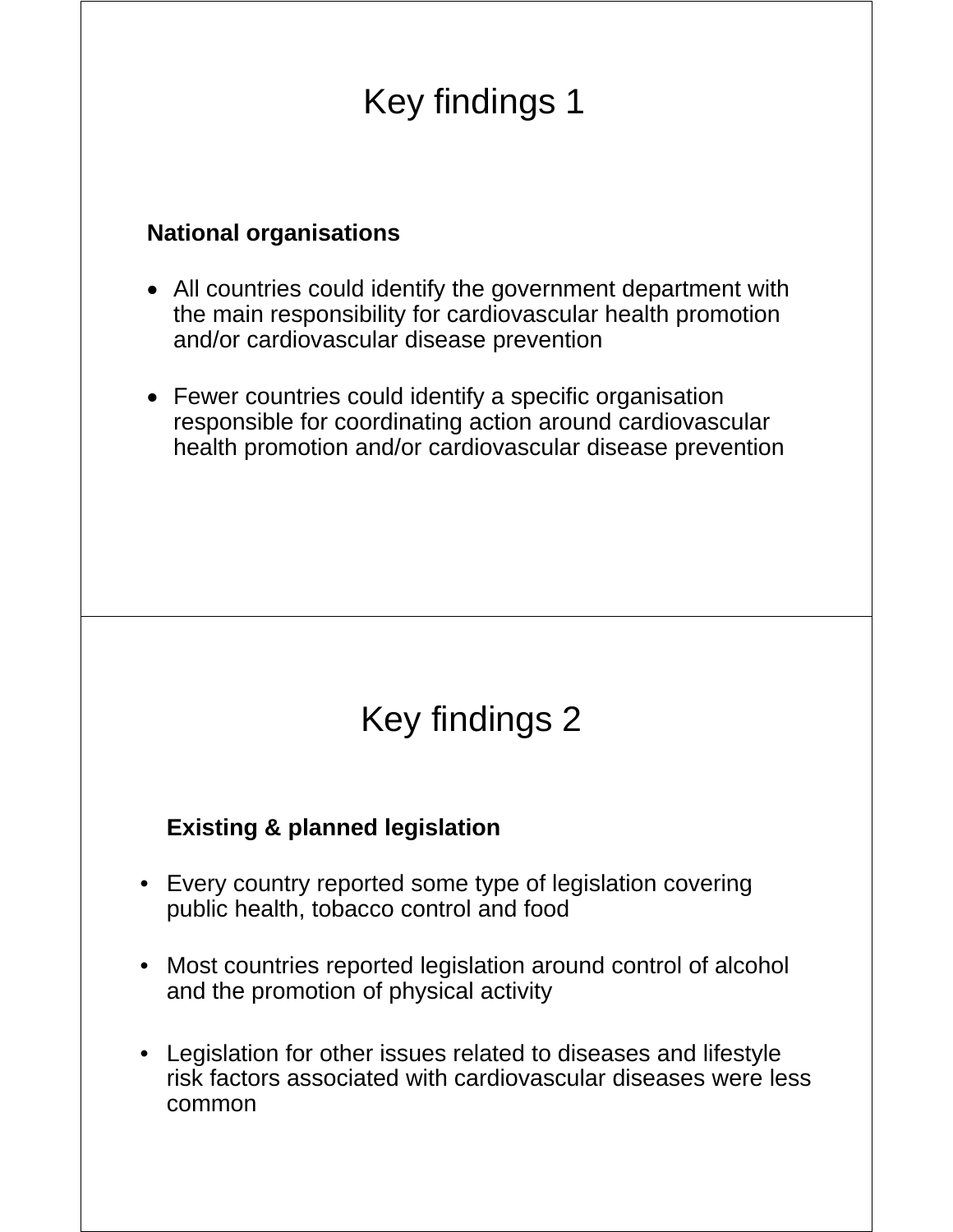#### Mapping of existing and planned legislation within all WP5 countries

| Country             |   |                | Edit Health degrees       | Obesica | Diabetes | Atend     | Frank          | Pington | Tobacco | Selection | Stress<br>Imea      |
|---------------------|---|----------------|---------------------------|---------|----------|-----------|----------------|---------|---------|-----------|---------------------|
|                     |   |                |                           |         |          |           |                |         |         |           |                     |
| Belgium French      | ۰ | ۰              | $\mathbf{x}$              | ×       | ۰        | $\bullet$ | ۰              | ۰       | ۰       | ۰         | ۰                   |
| Belgium Flemish     | ø | ÷              | ۰                         | ۰       | ō        | ÷         | ۰              | ۰       | ۰       | ó         | ۰                   |
| Belgium German      | e | $\mathbf x$    | ×                         | ×       | ۰        | ۰         | ۰              | ۰       | ۰       | ۰         | $\mathbf{x}$        |
| Denmark             | ۰ | ø              | 0                         | ۰       | ۰        | $\circ$   | ×              | ۰       | ۰       | ×         | ۰                   |
| Estonia             | ۰ | ×              | ×                         | ×       | ۰        | ۰         | ۰              | ۰       | ۰       | ×         | ×                   |
| Finland             | ۰ | ×              | ×                         | ×       | ٥        | ۰         | ۰              | ۰       | ۰       | ×         | ×                   |
| France              | ø | ۰              | $\boldsymbol{\times}$     | ×       | ۰        | e         | ۰              | e       | ۰       | ×         | $\mathbf x$         |
| Germany             | ۰ | ۰              | ۰                         | ۰       | ۰        | ø         | ×              | ۰       | ۰       | ×         | ø                   |
| Greece              | ۰ | ×              | ×                         | ×       | ×        | ۰         | ×              | ۰       | ۰       | ×         | $\pmb{\times}$      |
| Hungary             | ۰ | $^{\circ}$     | ×                         | ۰       | ۰        | ۰         | ۰              | ۰       | ۰       | ×         | $\mathbf{x}$        |
| Iceland             | ۰ | ×              | $\boldsymbol{\mathsf{x}}$ | ×       | ۰        | ۰         | ۰              | ۰       | ۰       | ×         | ۰                   |
| Ireland             | ۰ | ×              | ×                         | ×       | ۰        | e         | ×              | $\circ$ | ۰       | ×         | $\circ$             |
| Italy               | ۰ | ۰              | ۰                         | ۰       | ۰        | e         | ۰              | ۰       | ÷       | ×         | ۰                   |
| Netherlands         | ۰ | $\pmb{\times}$ | ۰                         | ۰       | ۰        | ۰         | ۰              | ۰       | ۰       | ×         | ×                   |
| Norway              | ۰ | ×              | ۰                         | ×       | ۰        | ۰         | ۰              | ۰       | ۰       | ×         | ۰                   |
| Slovakia            | ۰ | ۰              | ÷                         | ۰       | ۰        | ø         | e              | ۰       | ۰       | ۰         | ۰                   |
| Slovenia            | ۰ | ۰              | ш                         | O       | ۰        | o         | ۰              | ۰       | ۰       | ×         | $\pmb{\times}$      |
| UK England          | ۰ | $\pmb{\times}$ | ×                         | ×       | ۰        | ۰         | ×              | ۰       | ۰       | ×         | $\mathbf x$         |
| UK Northern Ireland | ۰ | ×              | ×                         | ×       | ۰        | ÷         | $\pmb{\times}$ | $\circ$ | ۰       | ×         | $\mathbf x$         |
| UK Scotland         | ۰ | ×              | ×                         | ×       | ۰        | ۰         | ×              | ۰       | ۰       | ×         | $\mathbf x$         |
| UK Wales            | ۰ | ×              | ×                         | ×       | ۰        | ø         | ×              | ۰       | ۰       | ×         | $\boldsymbol{\ast}$ |

Key:  $\qquad \bullet = \text{yes}; \star = \text{no}; 0 = \text{in preparation}; \blacksquare = \text{don't know, no response}$ 

## Key find dings 3

#### **Existing & planned national policies/strategies and plans**

- The most commonly reported national policies were broadly consistent with the areas mos t frequently covered by legislation: public health, tobacco, coronary heart disease, food and physical activity
- Most countries reported national policies addressing health inequalities
- Several countries reported programmes or recommendations for programmes/policies that enable early diagnosis (identification of high risk population or screening)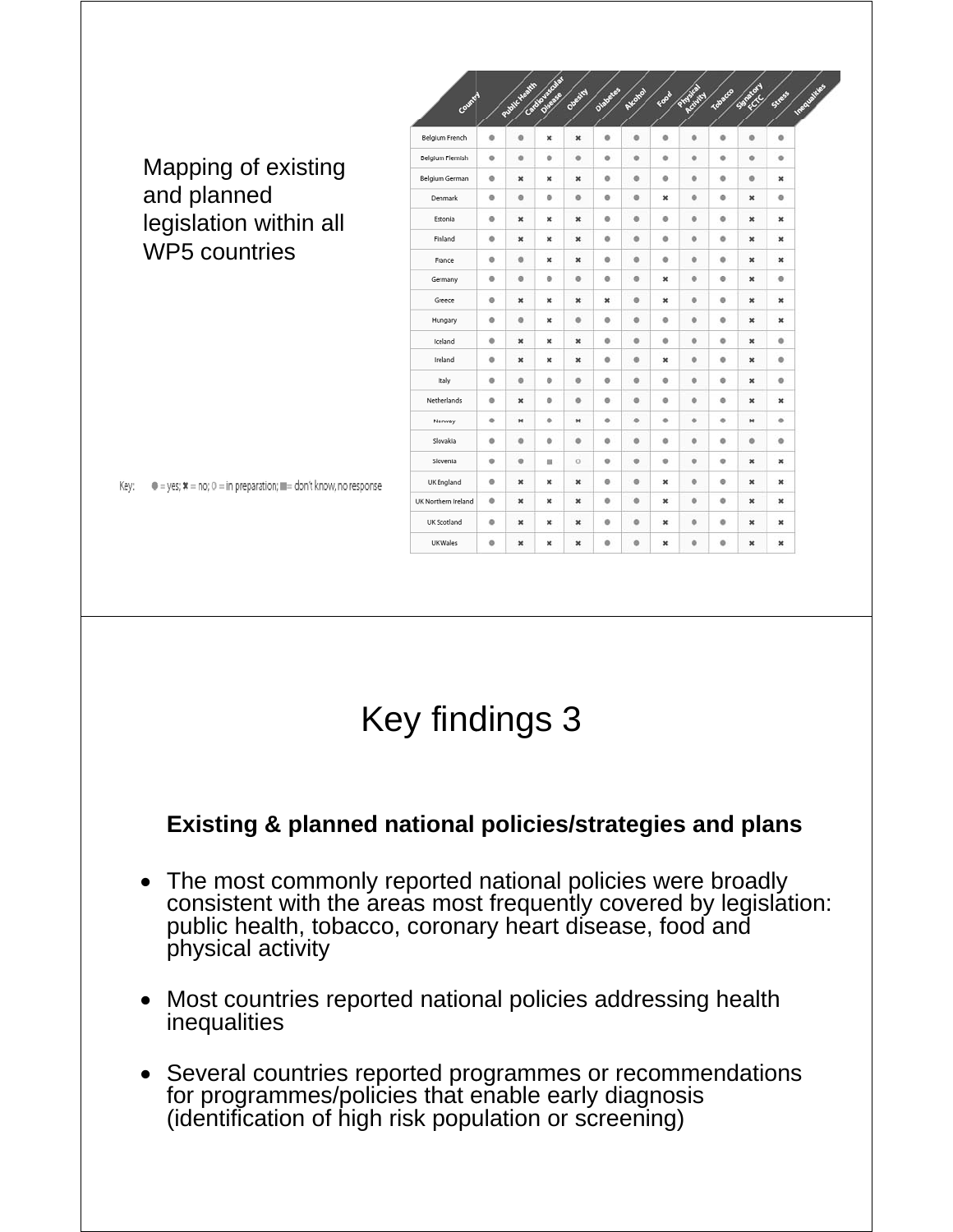|                                                                                                                                               | Country             |                        | Public Health          |                        |                        | Esta processes de la distribución | Stroke                 | Lynosity describe   | Obesity                 | Olaberes       | Arcation               |                     |                        | Food was employed ranged         | Syless              | Inequalities |
|-----------------------------------------------------------------------------------------------------------------------------------------------|---------------------|------------------------|------------------------|------------------------|------------------------|-----------------------------------|------------------------|---------------------|-------------------------|----------------|------------------------|---------------------|------------------------|----------------------------------|---------------------|--------------|
|                                                                                                                                               | Belgium French      | $\bullet$              | $\bullet$              | $\bullet$              | $\bullet$              | $\bullet$                         | $\bullet$              | $\bullet$           | $\bullet$               | $\bullet$      | $\bullet$              | $\bullet$           | $\bullet$              | m.                               | $\bullet$           |              |
| Mapping of                                                                                                                                    | Belaium Flemish     | $\bullet$              | $\bullet$              | $\bullet$              | $\bullet$              | $\bullet$                         | $\bullet$              | $\bullet$           | $\bullet$               | $\bullet$      | $\bullet$              | $\bullet$           | $\bullet$              | m.                               | $\bullet$           |              |
|                                                                                                                                               | Belgium German      | $\bullet$              | $\bullet$              | $\bullet$              | $\bullet$              | $\bullet$                         | $\bullet$              | $\bullet$           | $\bullet$               | $\bullet$      | $\bullet$              | $\bullet$           | $\bullet$              | m.                               | $\bullet$           |              |
| national                                                                                                                                      | Denmark             | $\bullet$              | $\bullet$              | $\bullet$              | $\pmb{\times}$         | ×                                 | ×                      | $\bullet$           | $\qquad \qquad \bullet$ | $\pmb{\times}$ | $\pmb{\times}$         | $\pmb{\times}$      | ×                      | ×                                | $\pmb{\times}$      |              |
| policies,                                                                                                                                     | Estonia<br>Finland  | $\bullet$<br>$\bullet$ | $\bullet$<br>$\bullet$ | $\bullet$<br>$\bullet$ | $\bullet$<br>$\bullet$ | $\bullet$<br>۰                    | $\bullet$<br>$\bullet$ | $\pmb{\times}$<br>۰ | $\ast$<br>۰             | ×<br>۰         | $\bullet$<br>$\bullet$ | ۰<br>۰              | $\bullet$<br>$\bullet$ | $\pmb{\times}$<br>$\pmb{\times}$ | $\ast$<br>$\bullet$ |              |
| plans and                                                                                                                                     | France              | $\bullet$              | $\bullet$              | $\bullet$              | $\bullet$              | $\bullet$                         | $\bullet$              | $\bullet$           | $\qquad \qquad \bullet$ | $\bullet$      | $\bullet$              | $\bullet$           | $\bullet$              | $\pmb{\times}$                   | $\pmb{\times}$      |              |
|                                                                                                                                               | Germany             | $\pmb{\times}$         | ×                      | $\pmb{\times}$         | $\pmb{\times}$         | ×                                 | ×                      | $\circ$             | $\circ$                 | $\bullet$      | $\bullet$              | $\bullet$           | $\bullet$              | $\pmb{\times}$                   | $\ast$              |              |
| strategies                                                                                                                                    | Greece              | $\circ$                | $\circ$                | $\pmb{\times}$         | $\pmb{\times}$         | $\pmb{\times}$                    | $\pmb{\times}$         | $\pmb{\times}$      | $\pmb{\times}$          | ×              | $\pmb{\times}$         | $\boldsymbol{\ast}$ | $\bullet$              | $\pmb{\times}$                   | $\pmb{\times}$      |              |
|                                                                                                                                               | Hungary             | $\bullet$              | $\bullet$              | $\bullet$              | $\bullet$              | $\bullet$                         | ×                      | ×                   | $\pmb{\times}$          | ×              | $\bullet$              | $\bullet$           | $\bullet$              | ×                                | $\bullet$           |              |
|                                                                                                                                               | Iceland             | ۰                      | $\bullet$              | $\bullet$              | $\bullet$              | ۰                                 | $\bullet$              | ۰                   | ۰                       | ۰              | $\bullet$              | ۰                   | $\bullet$              | m.                               | $\bullet$           |              |
|                                                                                                                                               | Ireland             | $\bullet$              | $\bullet$              | $\bullet$              | $\bullet$              | $\circ$                           | ×                      | $\bullet$           | $\qquad \qquad \bullet$ | $\bullet$      | $\bullet$              | $\bullet$           | $\bullet$              | $\bullet$                        | $\bullet$           |              |
|                                                                                                                                               | Italy               | $\bullet$              | $\bullet$              | $\bullet$              | $\bullet$              | $\bullet$                         | $\bullet$              | $\bullet$           | $\bullet$               | $\bullet$      | $\bullet$              | $\bullet$           | $\bullet$              | $\pmb{\times}$                   | $\bullet$           |              |
|                                                                                                                                               | Netherlands         | $\bullet$              | $\bullet$              | $\bullet$              | $\pmb{\times}$         | $\pmb{\times}$                    | $\bullet$              | $\circ$             | $\bullet$               | $\bullet$      | $\bullet$              | $\bullet$           | $\bullet$              | $\mathbf{x}$                     | $\bullet$           |              |
|                                                                                                                                               | Norway              | $\bullet$              | $\pmb{\ast}$           | $\bullet$              | $\bullet$              | $\bullet$                         | $\bullet$              | $\bullet$           | $\bullet$               | $\bullet$      | $\bullet$              | ۰                   | $\bullet$              | $\ast$                           | $\bullet$           |              |
|                                                                                                                                               | Slovakia            | $\bullet$              | $\circ$                | $\bullet$              | $\pmb{\times}$         | $\circ$                           | $\pmb{\times}$         | $\bullet$           | $\bullet$               | $\bullet$      | $\bullet$              | $\bullet$           | $\bullet$              | $\bullet$                        | $\bullet$           |              |
|                                                                                                                                               | Slovenia            | $\bullet$              | $\bullet$              | $\bullet$              | $\bullet$              | ۰                                 | $\bullet$              | $\pmb{\times}$      | $\circ$                 | $\bullet$      | $\bullet$              | ۰                   | $\bullet$              | $\circ$                          | $\bullet$           |              |
| Key: $\qquad \bullet = \text{yes}; \, \text{X} = \text{no}; 0 = \text{in preparation}; \, \text{III} = \text{don't know}, \text{no response}$ | UK England          | $\bullet$              | $\pmb{\times}$         | $\bullet$              | $\pmb{\times}$         | $\qquad \qquad \bullet$           | $\pmb{\times}$         | $\bullet$           | $\bullet$               | $\bullet$      | $\bullet$              | $\bullet$           | $\bullet$              | $\pmb{\times}$                   | $\bullet$           |              |
|                                                                                                                                               | UK Northern Ireland | $\bullet$              | $\pmb{\times}$         | $\bullet$              | $\pmb{\times}$         | $\circ$                           | ×                      | $\bullet$           | $\pmb{\times}$          | $\bullet$      | $\bullet$              | $\bullet$           | $\bullet$              | $\bullet$                        | $\bullet$           |              |
|                                                                                                                                               | UK Scotland         | ۰                      | $\pmb{\times}$         | $\bullet$              | $\bullet$              | ۰                                 | $\bullet$              | $\pmb{\times}$      | ۰                       | ۰              | $\bullet$              | ۰                   | $\bullet$              | $\pmb{\times}$                   | $\bullet$           |              |
|                                                                                                                                               | <b>UK Wales</b>     | $\bullet$              | $\pmb{\times}$         | $\bullet$              | $\bullet$              | $\bullet$                         | $\bullet$              | $\bullet$           | $\bullet$               | $\bullet$      | $\bullet$              | $\bullet$           | $\bullet$              | $\circ$                          | $\bullet$           |              |

Countries reporting national policy in relation to cardiovascular health promotion and/or cardiovascular disease prevention, coronary heart disease, hypertension, stroke and hyperlipidaemia



Number of national policies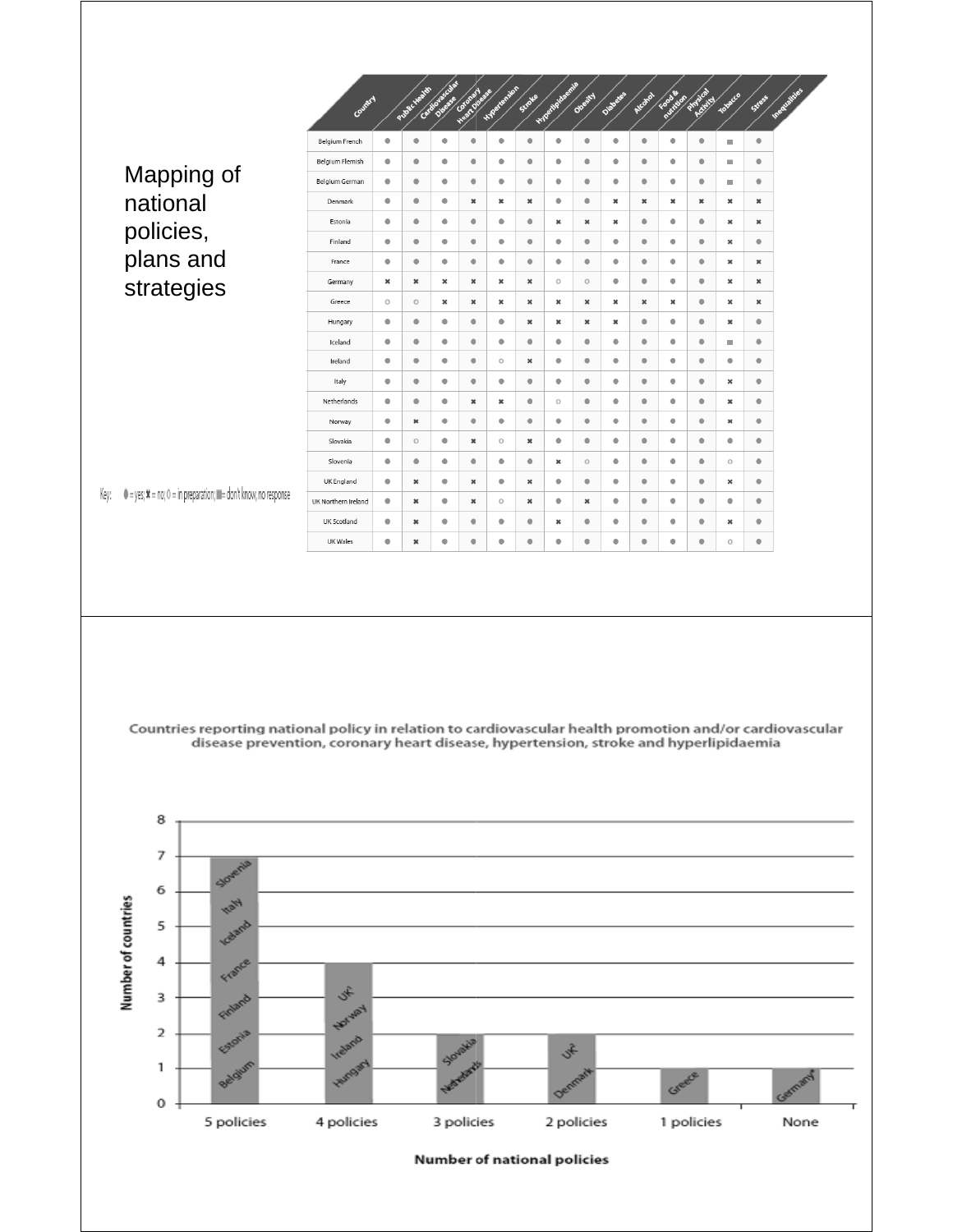## Key find dings 4

#### **Existing & planned national programmes**

- Programmes to address issues relating to tobacco, public health, physical activity, coronary heart disease and food were most frequently reported across countries, as also shown with, and perhaps linked to, legislative and policy action
- It was difficult to identify budgets allocated for policy/programme implementation, and in most instances, data available around funding was incomplete

|                                                                                                                                 | Country             |           | Public Highway of the Castle of the County of |                |                          | <b>Hypertension</b>   | Stroke         | Hygenopaenie   | Obesty                  | Diabetes       | Arcono                   | Food      | Physical       | Tobacco        | Inequalities<br>Stress   |
|---------------------------------------------------------------------------------------------------------------------------------|---------------------|-----------|-----------------------------------------------|----------------|--------------------------|-----------------------|----------------|----------------|-------------------------|----------------|--------------------------|-----------|----------------|----------------|--------------------------|
|                                                                                                                                 | Belgium French      | ۰         | $\bullet$                                     | ۰              | $\bullet$                | $\bullet$             | $\ast$         | $\bullet$      | $\bullet$               | ۰              | $\bullet$                | ۰         | $\bullet$      | ۰              | $\bullet$                |
| Mapping of                                                                                                                      | Belgium Flemish     | ۰         | ۰                                             | ۰              | $\bullet$                | $\bullet$             | $\ast$         | ۰              | $\bullet$               | ۰              | ۰                        | ۰         | ۰              | ۰              | $\bullet$                |
|                                                                                                                                 | Belgium German      | ۰         | ۰                                             | ۰              | $\bullet$                | $\bullet$             | ×              | $\bullet$      | $\bullet$               | ۰              | $\bullet$                | ۰         | ۰              | ۰              | $\bullet$                |
| national                                                                                                                        | Denmark             | $\ast$    | ۰                                             | $\circ$        | $\boldsymbol{\varkappa}$ | $\pmb{\times}$        | ×              | $\ast$         | $\circ$                 | $\star$        | $\boldsymbol{\varkappa}$ | $\star$   | $\pmb{\times}$ | ш              | $\ast$                   |
| programmes                                                                                                                      | Estonia             | ۰         | $\bullet$                                     | ۰              | $\bullet$                | $\bullet$             | $\bullet$      | ×              | ×                       | ×              | $\bullet$                | ۰         | $\bullet$      | $\pmb{\times}$ | ×                        |
|                                                                                                                                 | Finland             | ۰         | $\qquad \qquad \bullet$                       | ۰              | $\qquad \qquad \bullet$  | $\pmb{\times}$        | $\bullet$      | ×              | $\bullet$               | ۰              | $\bullet$                | ۰         | $\bullet$      | $\pmb{\times}$ | $\bullet$                |
|                                                                                                                                 | France              | $\bullet$ | $\bullet$                                     | ۰              | $\bullet$                | $\bullet$             | $\bullet$      | $\bullet$      | $\bullet$               | ۰              | $\bullet$                | $\bullet$ | $\bullet$      | $\pmb{\times}$ | $\pmb{\times}$           |
|                                                                                                                                 | Germany             | $\bullet$ | $\bullet$                                     | ۰              | $\pmb{\times}$           | $\ast$                | ×              | $\bullet$      | $\bullet$               | ۰              | $\ast$                   | ۰         | $\bullet$      | $\pmb{\times}$ | $\ast$                   |
|                                                                                                                                 | Greece              | $\ast$    | $\pmb{\times}$                                | ۰              | $\bullet$                | ш                     | ۰              | ۰              | ۰                       | ш              | ш                        | ۰         | ۰              | ۰              | ш                        |
|                                                                                                                                 | Hungary             | $\ast$    | $\mathbf{x}$                                  | ۰              | $\bullet$                | ш                     | ш              | ш              |                         | ш              | $\bullet$                | ш         | ۰              | ш              | ш                        |
|                                                                                                                                 | Iceland             | ۰         | $\pmb{\times}$                                | ۰              | ۰                        | $\ast$                | $\bullet$      | ۰              | $\bullet$               | ۰              | ۰                        | ۰         | ۰              | ۰              | m.                       |
|                                                                                                                                 | Ireland             | ۰         | ۰                                             | ۰              | $\pmb{\times}$           | ×                     | ×              | $\pmb{\times}$ | ×                       | ۰              | ۰                        | ۰         | ۰              | $\pmb{\times}$ | ш                        |
|                                                                                                                                 | Italy               | $\bullet$ | $\bullet$                                     | $\bullet$      | $\bullet$                | $\bullet$             | $\bullet$      | $\bullet$      | $\bullet$               | ۰              | $\bullet$                | $\bullet$ | $\bullet$      | $\pmb{\times}$ | $\bullet$                |
|                                                                                                                                 | Netherlands         | $\bullet$ | $\bullet$                                     | $\pmb{\times}$ | $\pmb{\times}$           | $\pmb{\times}$        | $\bullet$      | $\bullet$      | $\bullet$               | O              | ×                        | ×         | $\bullet$      | $\pmb{\times}$ | $\pmb{\times}$           |
|                                                                                                                                 | Norway              | ۰         | $\mathbf{x}$                                  | $\mathbf{x}$   | $\bullet$                | $\boldsymbol{\times}$ | $\mathbf{x}$   | $\pmb{\times}$ | $\qquad \qquad \bullet$ | $\pmb{\times}$ | $\bullet$                | $\bullet$ | ۰              | $\pmb{\times}$ | $\boldsymbol{\varkappa}$ |
|                                                                                                                                 | Slovakia            | ۰         | $\bullet$                                     | $\ast$         | $\pmb{\times}$           | $\ast$                | $\ast$         | $\bullet$      | $\bullet$               | ۰              | $\bullet$                | ۰         | $\bullet$      | ۰              | $\ast$                   |
|                                                                                                                                 | Slovenia            | $\bullet$ | $\bullet$                                     | ۰              | $\bullet$                | $\bullet$             | $\bullet$      | $\bullet$      | $\bullet$               | ۰              | $\bullet$                | ۰         | ٠              | ш              | ш                        |
| Key: $\qquad \bullet = \text{yes}; \star = \text{no}; 0 = \text{in preparation}; \blacksquare = \text{don't know, no response}$ | UK England          | ۰         | ×                                             | ۰              | $\bullet$                | $\bullet$             | $\ast$         | ۰              | $\bullet$               | ۰              | ۰                        | ۰         | ۰              | ۰              | $\bullet$                |
|                                                                                                                                 | UK Northern Ireland | $\bullet$ | $\pmb{\times}$                                | $\pmb{\times}$ | $\pmb{\times}$           | $\bullet$             | $\pmb{\times}$ | $\bullet$      | $\bullet$               | ×              | $\bullet$                | ۰         | $\bullet$      | ۰              | $\bullet$                |
|                                                                                                                                 | UK Scotland         | $\bullet$ | ۰                                             | ۰              | ۰                        | $\bullet$             | $\bullet$      | ۰              | $\bullet$               | ۰              | ۰                        | ۰         | ۰              | ۰              | ۰                        |
|                                                                                                                                 | UK Wales            | $\bullet$ | $\bullet$                                     | ۰              | $\bullet$                | $\bullet$             | $\bullet$      | ×              | $\bullet$               | ۰              | $\bullet$                | ۰         | $\bullet$      | $\bullet$      | $\bullet$                |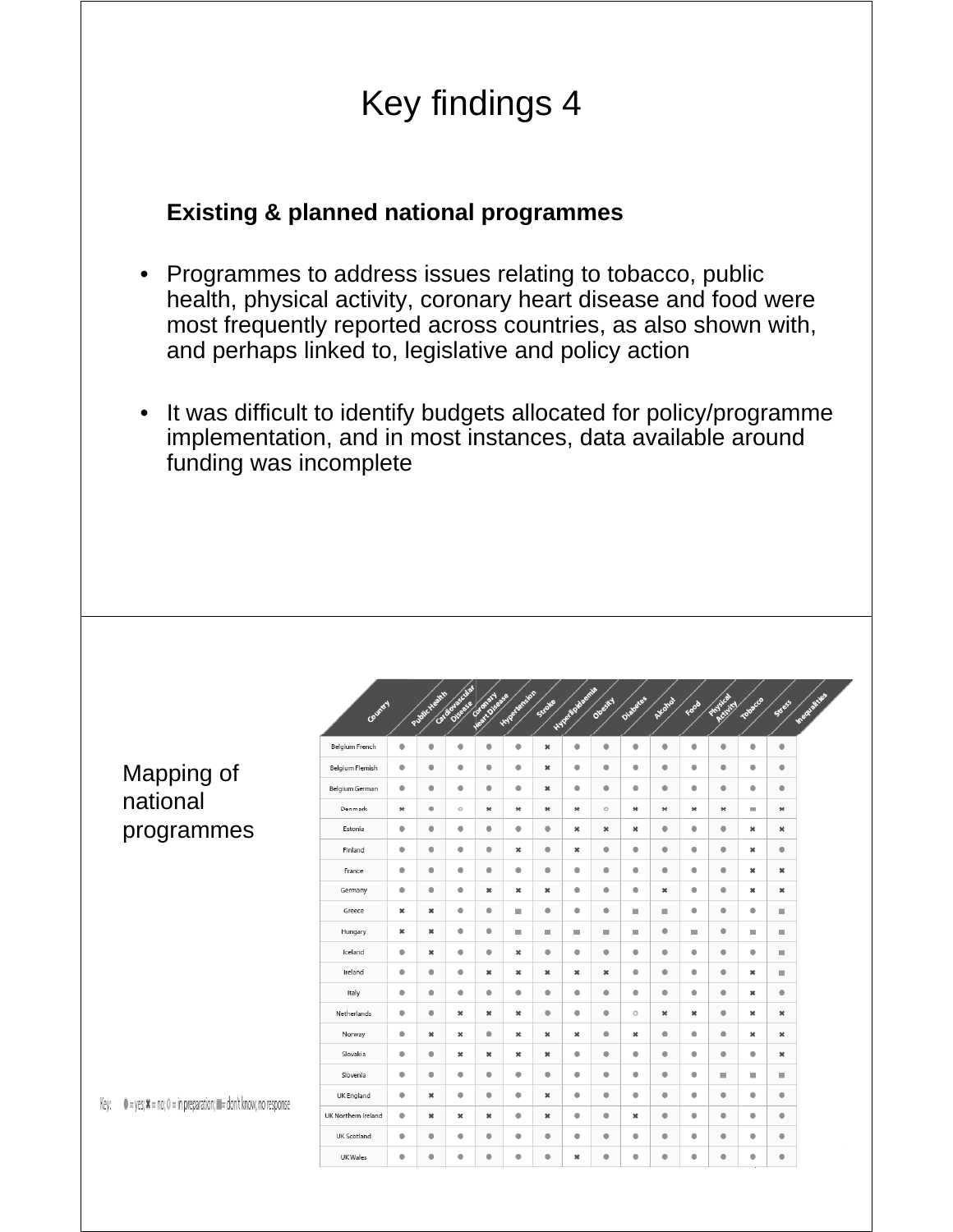## Key find dings 5

- Most countries reported national guidelines/standards addressing coronary heart disease and hypertension, the management of hyperlipidaemia, diabetes and stroke prevention and obesity
- Most countries reported s ome type of cardiovascular health and/or cardiovascular disease prevention targets. The links between such targets and monitoring, public reporting of measures of progress towards achievement of the targets and national evaluation were much les s clear

# So do plans match patterns?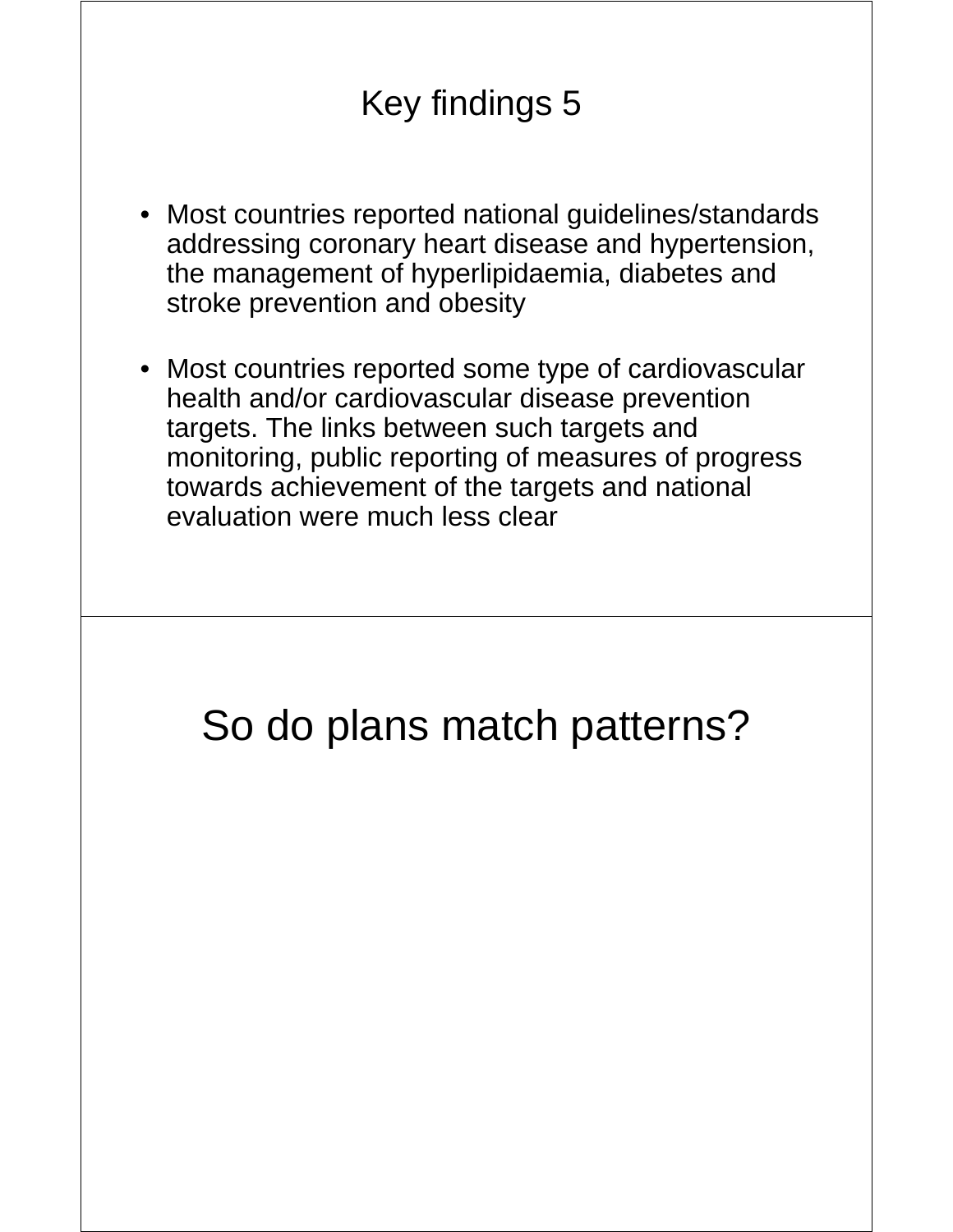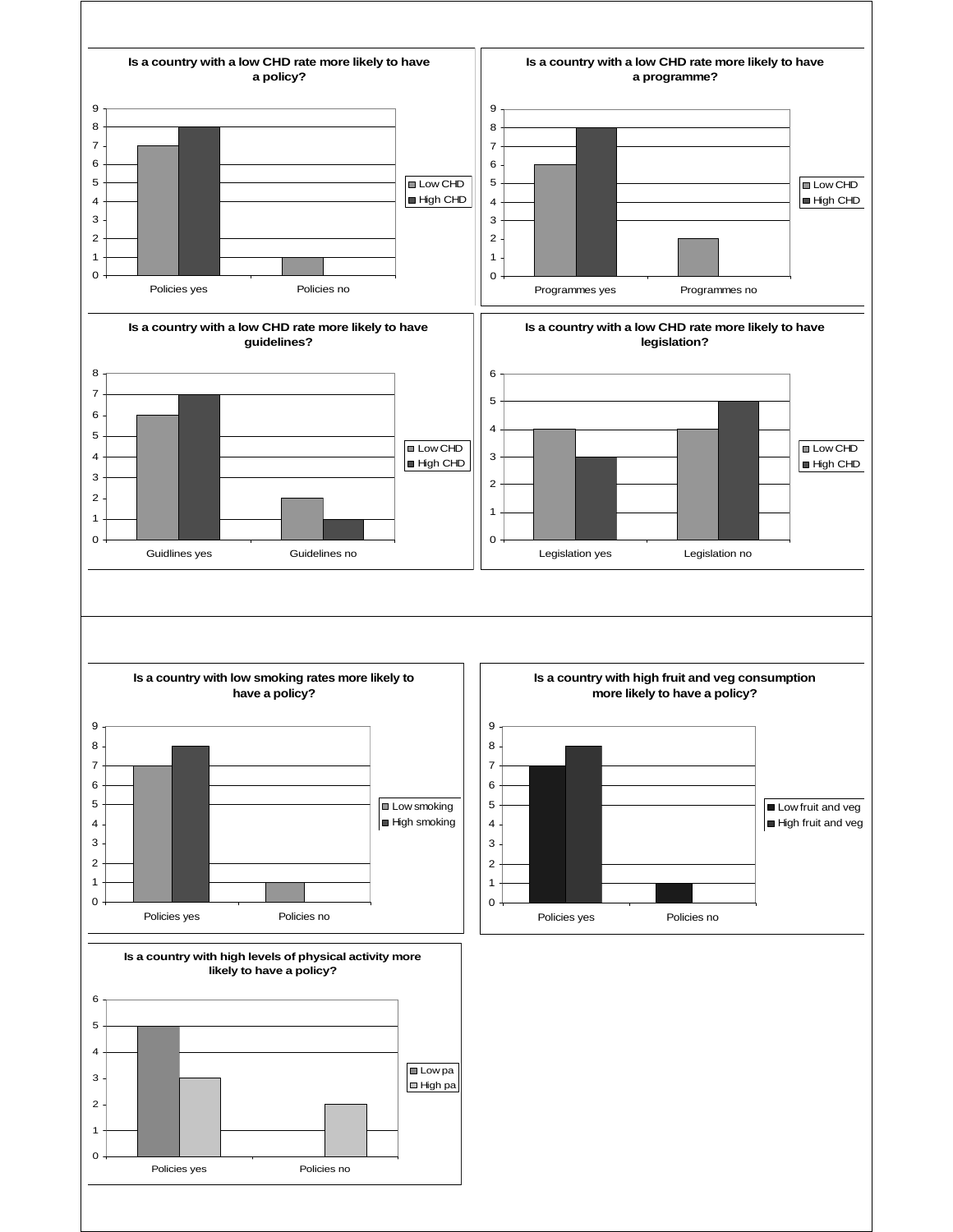# So do plans match patterns?

- No clear relationship between the presence or absence of a national CHD/CVD policy, programme, guidelines or legislation and CHD rates
- No clear relationship between the presence or absence of policy on risk factors for CVD and risk factor levels
- It's the quality of implementation that matters.

### Suggested model for es ssential elements in a comprehensive national strategy